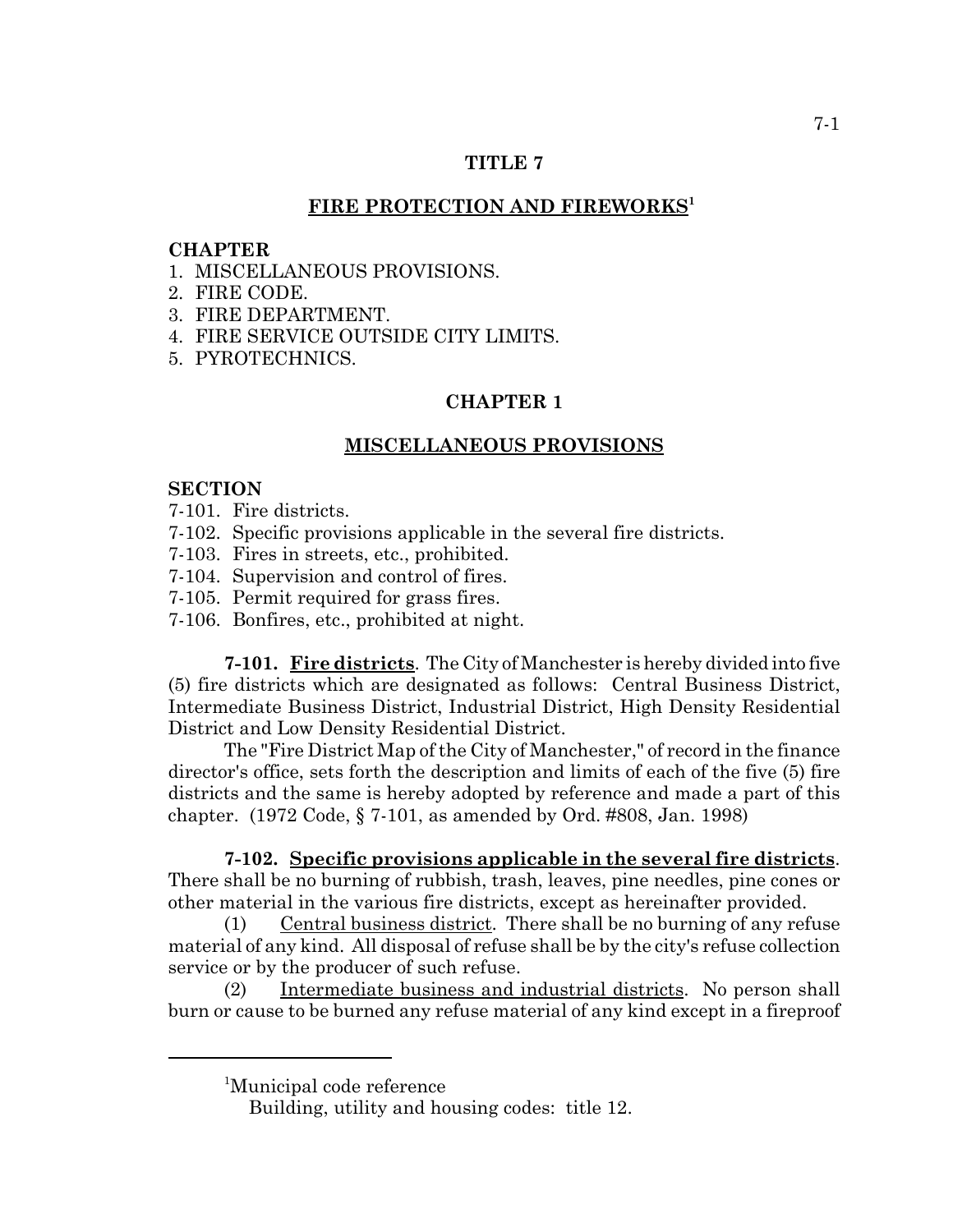container constructed of heavy wire or sheet metal with the openings in the mesh not greater than one (1) square inch or in other type fireproof containers approved by the fire chief. No fire shall be nearer than twenty-five (25) feet from any building or structure.

(3) High density residential and low density residential districts. No person shall burn or cause to be burned any refuse material of any kind, except natural wood products or vegetation, leaves, grass or weeds, as regulated by municipal code  $\S$  7-105. (1972 Code,  $\S$  7-102, as replaced by Ord. #967, Feb. 2002)

**7-103. Fires in streets, etc., prohibited**. No person shall make any bonfire or burn any grass, leaves, or refuse material whatever on the streets or in the area between the sidewalk and curb. (1972 Code, § 7-103)

**7-104. Supervision and control of fires**. No person shall make or cause to be made any fire of any kind in the open within the City of Manchester unless he keeps such fire under the direct and constant supervision of some competent person; nor shall any person making or setting any fire allow the fire to become so large or so intense that it is not within the complete control of the person supervising the same; nor shall any person allow any fire to injure or damage any structure, shrubbery, tree, or hedge. (1972 Code, § 7-104)

**7-105. Permit required for grass fires**. No person shall set or cause to be set any fire commonly known as a grass fire for the purpose of burning off vegetation, leaves, grass, or weeds on any lot or parcel of ground within the city, unless he shall first obtain from the fire chief or his duly authorized representative a permit for such fire.

Any person desiring a grass fire permit shall file an application therefor with the fire chief. The application shall set forth the area to be burned, the type vegetation contained thereon, the security measures that will be taken to prevent the five from spreading, and the name of the person who will supervise the fire.

The fire chief shall have the application investigated and if he finds that such fire will not unreasonably endanger property or life he shall issue the permit subject to such reasonable conditions as he may specify. (1972 Code,  $§ 7-105)$ 

**7-106. Bonfires, etc., prohibited at night**. No person shall make any bonfire or burn any grass, leaves, or refuse whatever between the hours of sunset and sunrise. (1972 Code, § 7-106)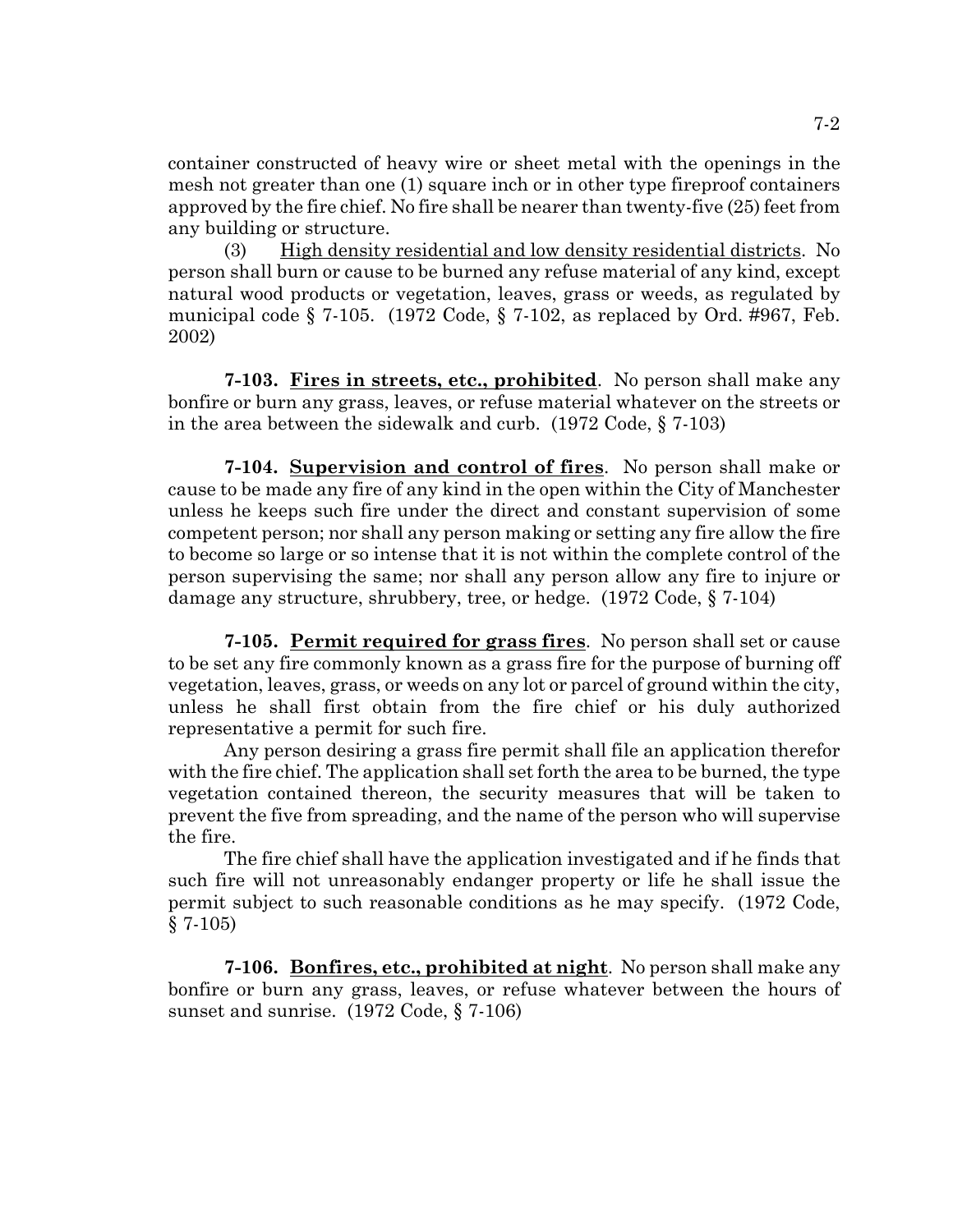#### **FIRE CODE<sup>1</sup>**

## **SECTION**

- 7-201. Fire code adopted.
- 7-202. Enforcement.
- 7-203. Definition of "municipality."
- 7-204. Gasoline trucks.
- 7-205. Variances.
- 7-206. Appeals.
- 7-207. Violations.
- 7-208. Transportation, shipment and underground storage of hazardous materials.

**7-201. Fire code adopted**. Pursuant to authority granted by Tennessee Code Annotated, §§ 6-54-501 through 6-54-506, and for the purpose of prescribing regulations governing conditions hazardous to life and property from fire or explosion, the International Fire Code,<sup>2</sup> 2012 edition, including Appendices B and C, is hereby adopted by reference and included as a part of this code, and is hereafter referred to as the fire prevention code. (1972 Code, § 7-201, as amended by Ord. #821, May 1998, Ord. #1250, Nov. 2009, and Ord. #1544, Dec. 2017)

**7-202. Enforcement**. The fire prevention code herein adopted by reference shall be enforced by the chief of the fire department or his designee. The enforcement power of this section is non-exclusive. The health and codes administrator or his designee may also enforce any code adopted by this section. (1972 Code, § 7-202, as amended by Ord. #1250, Nov. 2009)

**7-203. Definition of "municipality**." Whenever the word "municipality" is used in the fire prevention code herein adopted, it shall be held to mean the City of Manchester, Tennessee. (1972 Code, § 7-203)

**7-204. Gasoline trucks**. No person shall operate or park any gasoline tank truck within the central business or residential district at any time except

<sup>&</sup>lt;sup>1</sup>Municipal code reference

Building, utility and housing codes: title 12.

<sup>&</sup>lt;sup>2</sup>Copies of this code are available from the International Code Council, 900 Montclair Road, Birmingham, Alabama 35213-1206.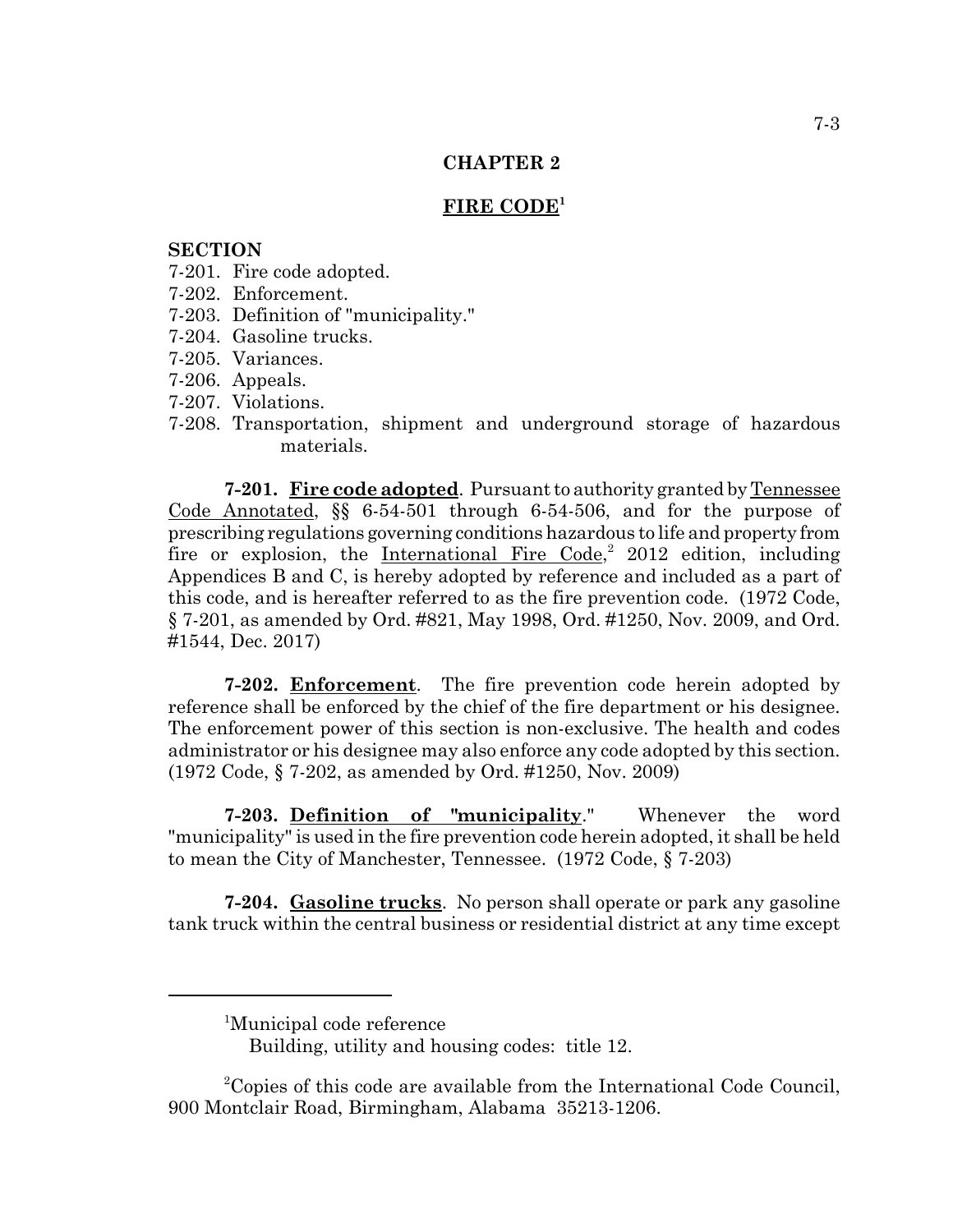for the purpose of and while actually engaged in the expeditious delivery of gasoline. (1972 Code, § 7-205)

**7-205. Variances**. The chief of the fire department may recommend to the governing body variances from the provisions of the fire prevention code upon application in writing by any property owner or lessee, or the duly authorized agent of either, when there are practical difficulties in the way of carrying out the strict letter of the code, provided that the spirit of the code shall be observed, public safety secured, and substantial justice done. The particulars of such variances when granted or allowed shall be contained in a resolution of the governing body. (1972 Code, § 7-206)

**7-206. Appeals**. Any person aggrieved by any decision of the chief of the fire department in construing, interpreting, applying, modifying, or enforcing the provisions of the fire prevention code may, within thirty (30) days from the date of such decision, appeal to the board of mayor and aldermen. Such appeal shall be filed with the chief of the fire department and with the finance director. (1972 Code, § 7-207, as amended by Ord. #808, Jan. 1998)

**7-207. Violations**. It shall be unlawful for any person to violate any of the provisions of this chapter or the fire prevention code hereby adopted, or fail to comply therewith, or violate or fail to comply with any order made thereunder; or build in violation of any detailed statement of specifications or plans submitted and approved thereunder, or any certificate or permit issued thereunder, and from which no appeal has been taken; or fail to comply with such an order as affirmed or modified by the governing body of the municipality or by a court of competent jurisdiction, within the time fixed herein. The application of a penalty under the general penalty clause for the municipal code shall not be held to prevent the enforced removal of prohibited conditions. (1972 Code, § 7-208)

**7-208. Transportation, shipment and underground storage of hazardous materials**. (1) No person shall ship or transport into, within, through or out of the city and hazardous materials contrary to the applicable federal regulations of the United States Department of Transportation or applicable state regulations of the Tennessee Department of Transportation, or the Tennessee Public Service Commission in effect at the date of shipment or transport.

(2) No person shall bury or cause to be buried any underground storage container or tank designed to be used for the storage of any toxic or flammable material without the inspection and approval of the fire chief or his designated representative. The fire chief or emergency management office shall be notified prior to removal of any such containers or tanks presently buried within the city limits and shall be inspected upon removal to determine if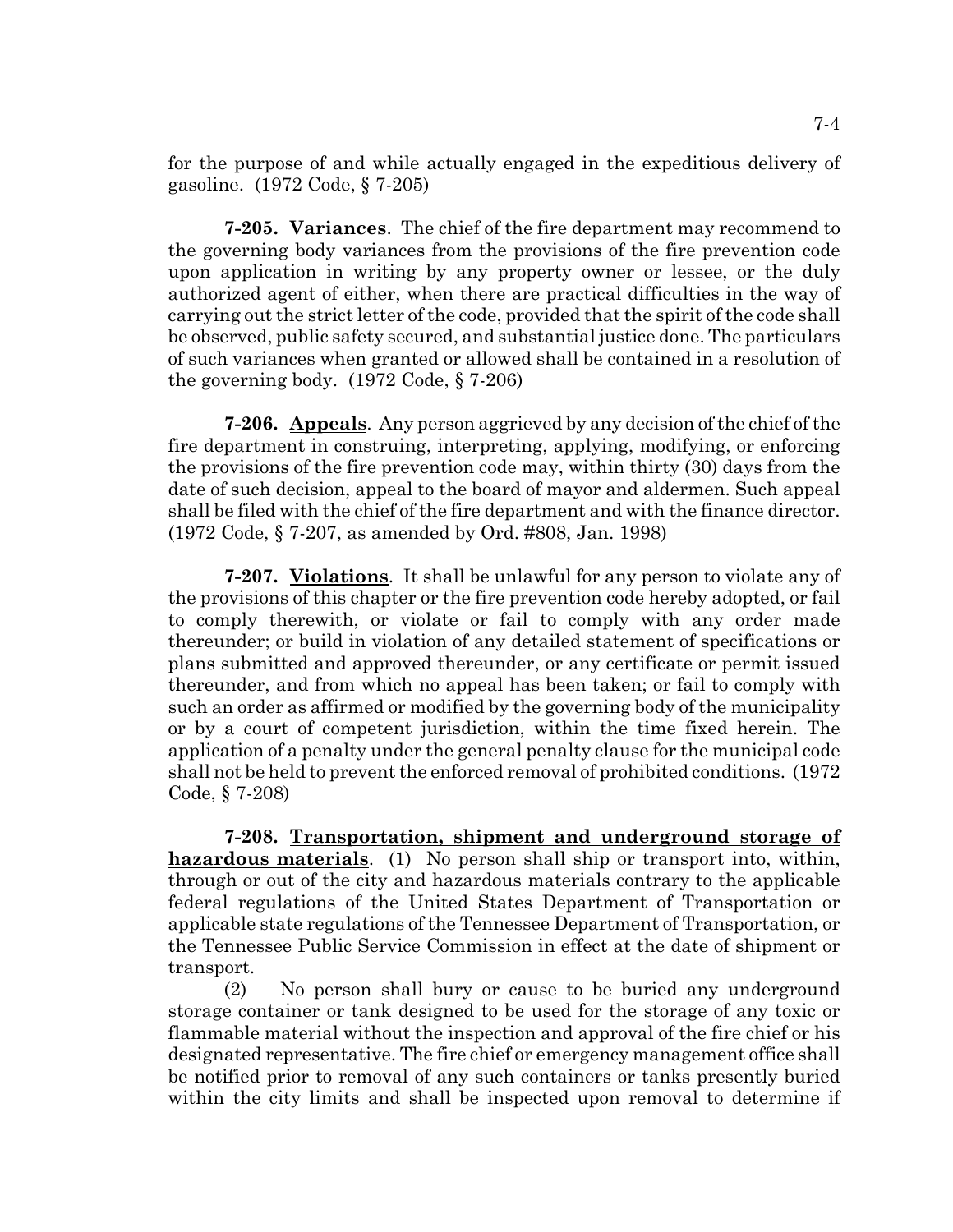leakage shall have occurred. Any contamination of soil or ground water from leaking underground storage tanks shall be the responsibility of the tank owner, and clean up must satisfy the requirements of the applicable state and federal agencies. (1972 Code, § 7-209)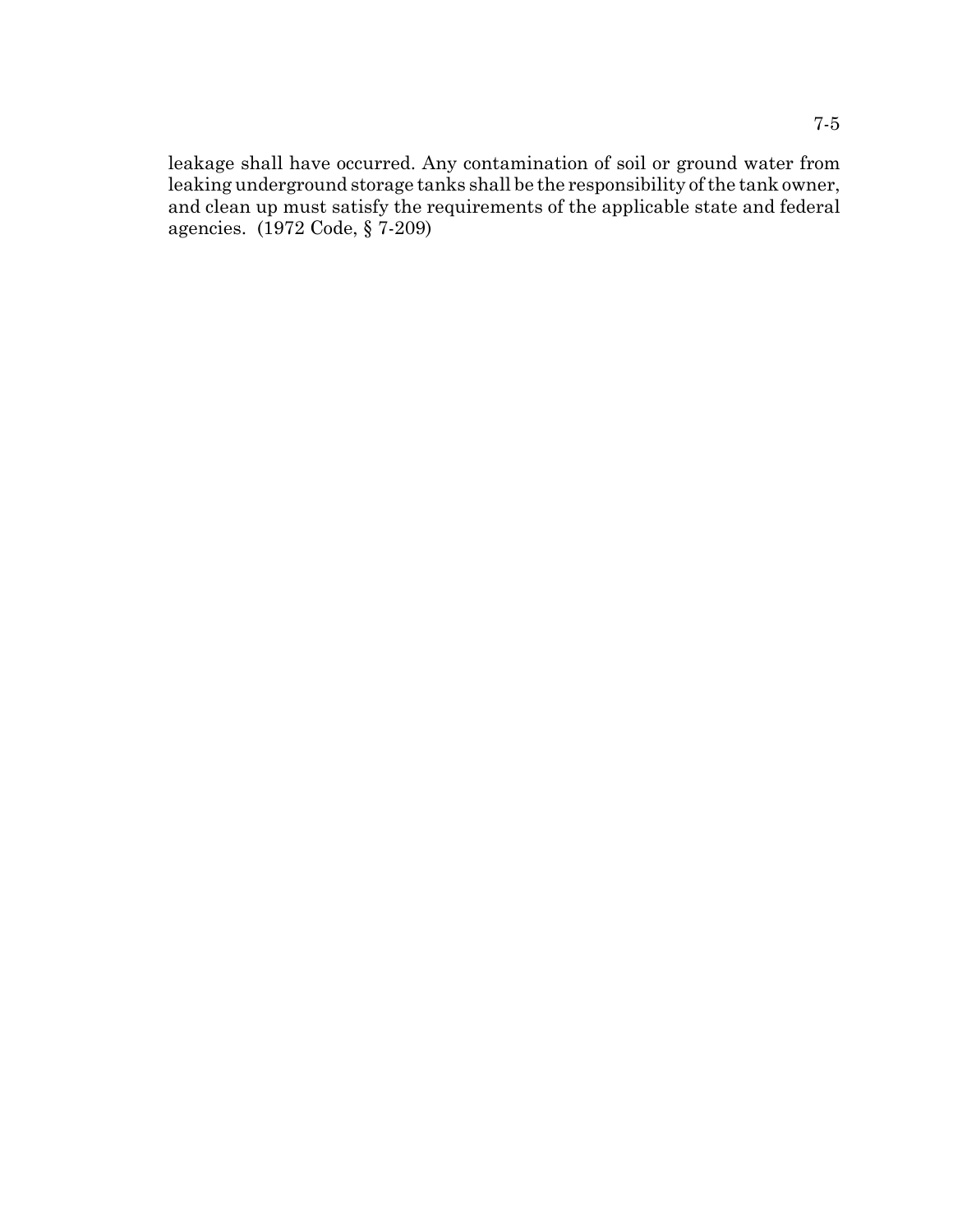# **FIRE DEPARTMENT1**

# **SECTION**

- 7-301. Establishment, equipment, and membership.
- 7-302. Objectives.
- 7-303. Organization, rules, and regulations.
- 7-304. Records and reports.
- 7-305. Tenure and compensation of members.
- 7-306. Chief responsible for training.
- 7-307. Chief to be assistant to state officer.
- 7-308. Residency of firemen.
- 7-309. Firemen to enforce fire and parking codes.
- 7-310. Violations and penalty.

**7-301. Establishment, equipment, and membership**. There is hereby established a fire department to be supported and equipped from appropriations by the board of mayor and aldermen of the city. All apparatus, equipment, and supplies shall be purchased by or through the city and shall be and remain the property of the city. The fire department shall be composed of a chief appointed by the board of mayor and aldermen and such number of physically-fit subordinate officers. (1972 Code, § 7-301)

**7-302. Objectives**. The fire department shall have as its objectives:

- (1) To prevent uncontrolled fires from starting.
- (2) To prevent the loss of life and property because of fires.
- (3) To confine fires to their places of origin.
- (4) To extinguish uncontrolled fires.
- (5) To prevent loss of life from asphyxiation or drowning.

(6) To perform such rescue work as its equipment and/or the training of its personnel makes practicable. (1972 Code, § 7-302)

**7-303. Organization, rules, and regulations**. The chief of the fire department shall set up the organization of the department, make definite assignments to individuals, and shall formulate and enforce such rules and regulations as shall be necessary for the orderly and efficient operation of the fire department. (1972 Code, § 7-303)

<sup>1</sup> Municipal code reference

Special privileges with respect to traffic: title 15, chapter 2.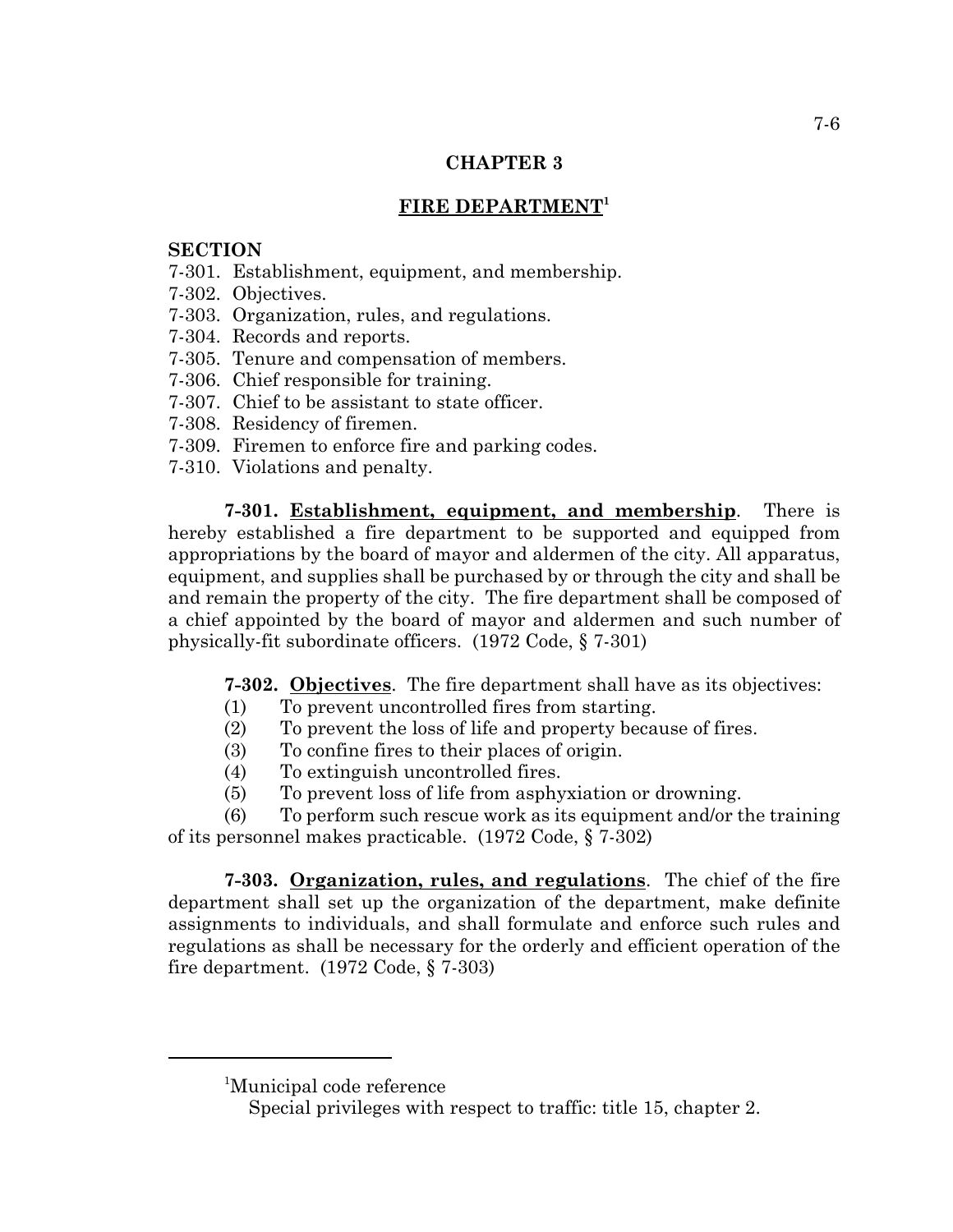**7-304. Records and reports**. The chief of the fire department shall keep adequate records of all fires, inspections, apparatus, equipment, personnel, and work of the department. He shall submit a written report on such matters to the safety committee once each month, and at the end of the year a detailed annual report shall be made. (1972 Code, § 7-304)

**7-305. Tenure and compensation of members**. The chief shall hold office so long as his conduct and efficiency are satisfactory to the board of mayor and aldermen.

All personnel of the fire department shall receive such compensation for their services as the board of mayor and aldermen may from time to time prescribe. (1972 Code, § 7-305)

**7-306. Chief responsible for training**. The chief of the fire department shall be fully responsible for the training of the firemen, and the minimum training shall consist of having the personnel take the fire apparatus out for practice operations not less than once a month. (1972 Code, § 7-306)

**7-307. Chief to be assistant to state officer**. Pursuant to requirements of Tennessee Code Annotated, § 68-102-108, the chief of the fire department is designated as an assistant to the state commissioner of commerce and insurance and is subject to all the duties and obligations imposed by Tennessee Code Annotated, title 68, chapter 102, and shall be subject to the directions of the fire prevention commissioner in the execution of the provisions thereof. (1972 Code, § 7-308)

**7-308. Residency of firemen**. All firemen employed by the City of Manchester, Tennessee shall reside within one hundred (100) miles of a City of Manchester fire station as a condition of their employment. (1972 Code, § 7-309, as replaced by Ord. #1562, Oct. 2018 *Ch20\_5-7-19*)

**7-309. Firemen to enforce fire and parking codes**. Firemen employed by the City of Manchester shall issue a written citation to any person they determine to have violated any provision of Title 7, Chapters 1, 2, or 5 or Title 15, Chapter 6 of the Manchester Municipal Code, in their presence. The citation shall contain a notice to answer the charge in the city court at a specified time, and require the written promise of the alleged violator to answer as specified in the citation. (as added by Ord. #911, Jan. 2001)

**7-310. Violations and penalty**. Any violation of the provisions of Title 7 of the Manchester Municipal Code shall be a civil offense punishable in accordance with municipal code § 15-705. (as added by Ord. #911, Jan. 2000)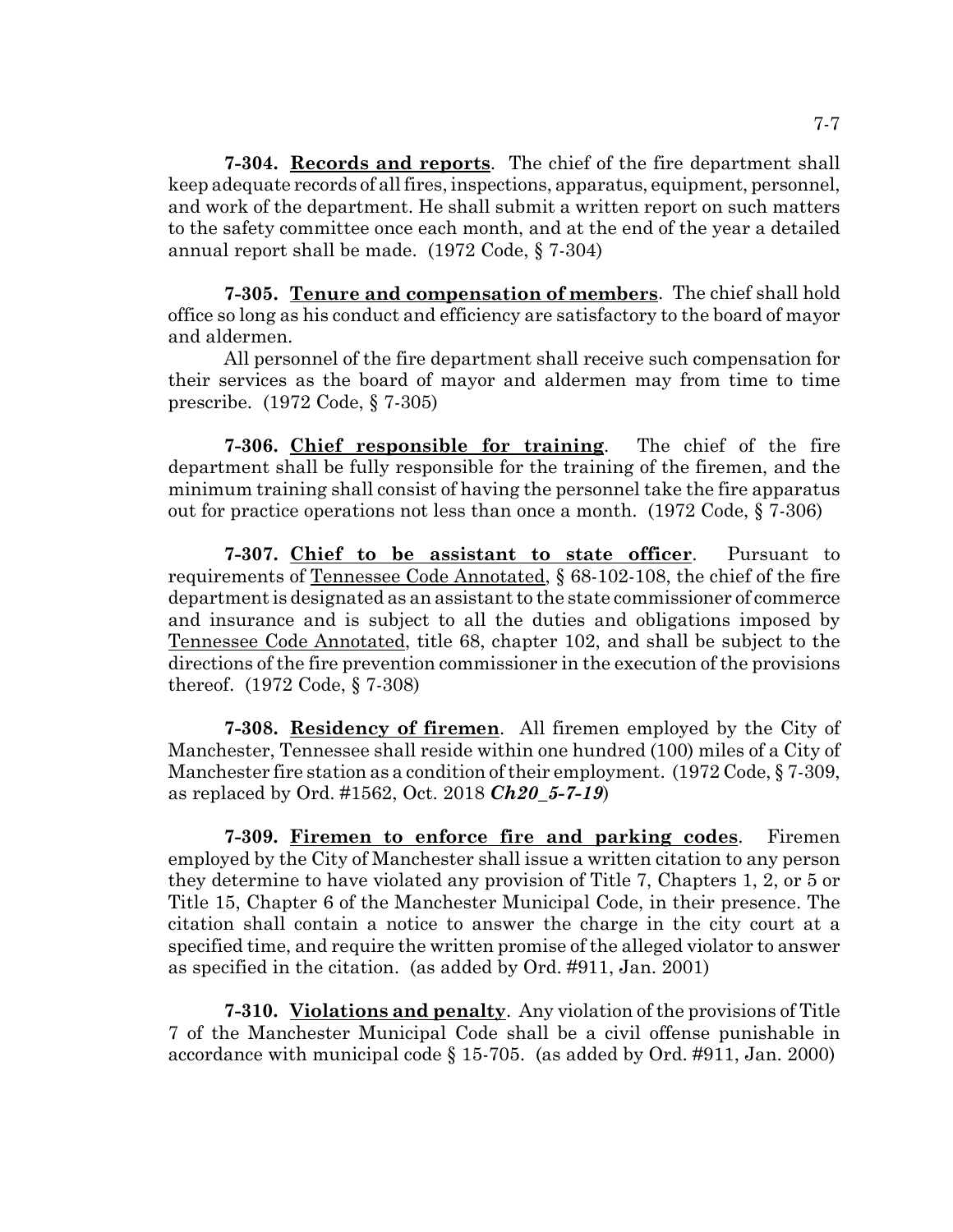### **FIRE SERVICE OUTSIDE CITY LIMITS**

# **SECTION**

7-401. Equipment to be used only within corporate limits except as otherwise authorized.

**7-401. Equipment to be used only within corporate limits except as otherwise authorized**. No equipment of the fire department shall be used for fighting any fire outside the corporate limits unless expressly authorized by the board of mayor and aldermen in writing or unless the equipment is specifically requested by the ranking officer of another municipal fire department, a Coffee County rural volunteer fire department or the Arnold Engineering Development Center Fire Department, and if so requested, the equipment shall be used on an "as available" basis and in the discretion of the fire chief or in his absence, the ranking fire officer, and if so used, the City of Manchester shall have the right to refuse to send said equipment or to withdraw its equipment int he event that equipment is needed within the corporate limits for the purpose of fighting any fire. (1972 Code, § 7-307)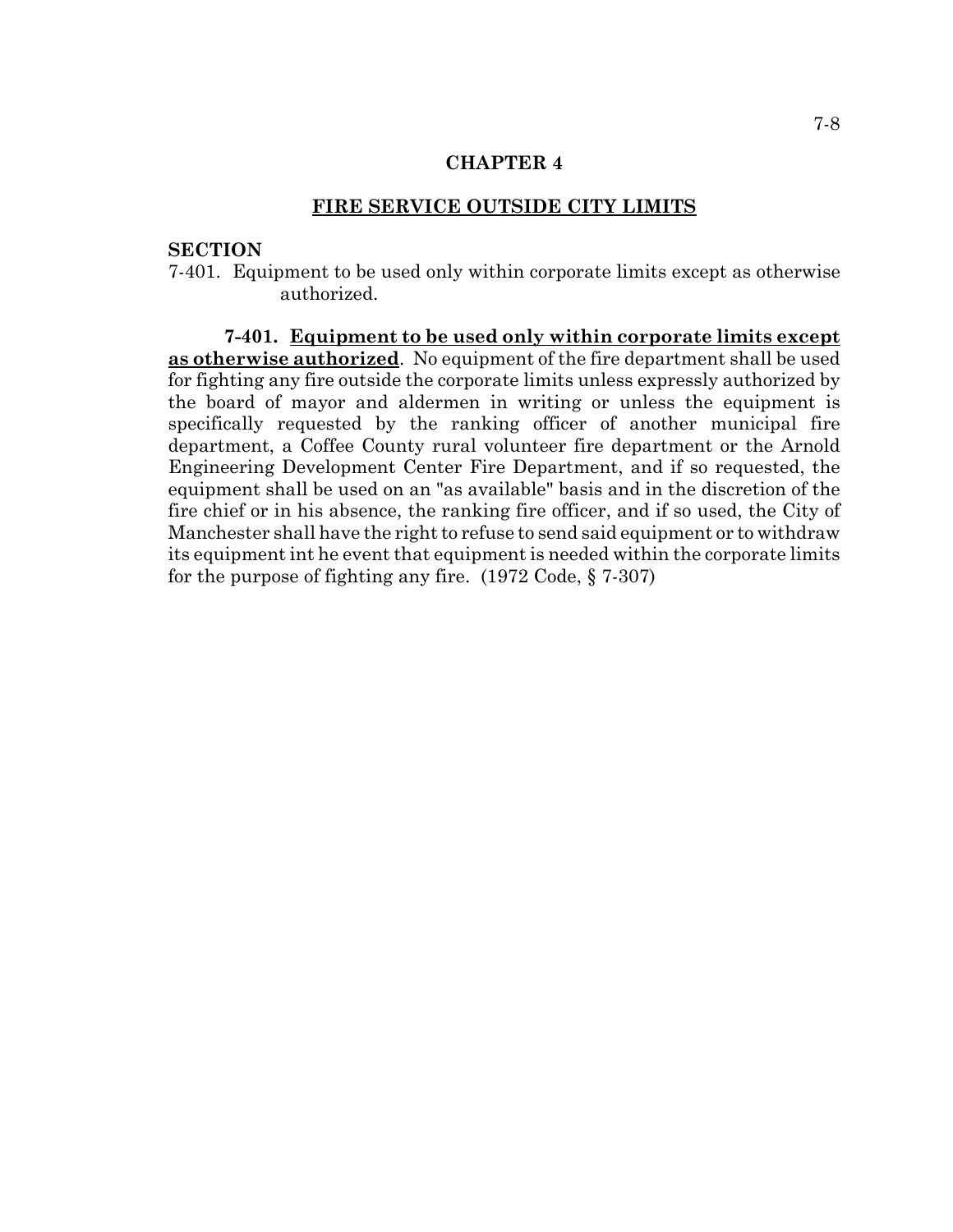## **PYROTECHNICS**

### **SECTION**

- 7-501. Permits; necessity; regulations; display; nontransferable.
- 7-502. Business licenses not replaced by permit.
- 7-503. Permit fee; duration of permit.
- 7-504. Permissible items of fireworks.
- 7-505. Retail sale of permissible articles; time limitations; exceptions.
- 7-506. Public displays.
- 7-507. Storage, location and display of fireworks; protection of fuses.
- 7-508. Unlawful acts in the sale and handling of fireworks.
- 7-509. Conditions for sale and use of permissible articles.
- 7-510. Seizure and destruction of fireworks.
- 7-511. Penalty for violation.

## **7-501. Permits; necessity; regulations; display; nontransferable**.

It shall be unlawful for any person to manufacture, sell, offer for sale, ship or cause to be shipped into the City of Manchester, except as herein provided any item of fireworks, without first having secured the required applicable permit as a manufacture, distributor, wholesaler, or retailer, from both the City of Manchester Codes and Health Department and the state fire marshal possession of said permits being hereby made a condition prerequisite to manufacturing, selling or offering for sale, shipping or causing to be shipped any fireworks into the City of Manchester, except as herein provided. Permits are not transferable. (Ord. #823, June 1998, as amended by Ord. #1141, July 2006)

**7-502. Business licenses not replaced by permit**. The issuance of the permit herein required by the codes and health department shall not replace or relieve by any person, state, county or municipal business licenses as now or hereafter provided by law. (Ord. #823, June 1998, as amended by Ord. #1141, July 2006)

**7-503. Permit fee; duration of permit**. The permit fee for the permit provided for in § 7-501 shall be five hundred dollars (\$500.00) and the permit shall be valid for twelve (12) months. Any religious organization which has obtained tax exempt status pursuant to  $26$  U.S.C.  $501(c)(3)$  or is otherwise exempt from taxation shall be exempt from the fee required by this section provided the manufacturing and/or selling operation is conducted only by the members of said organization and all proceeds inure to the benefit of said organization. (Ord. #823, June 1998, as amended by Ord. #1310, Sept. 2011)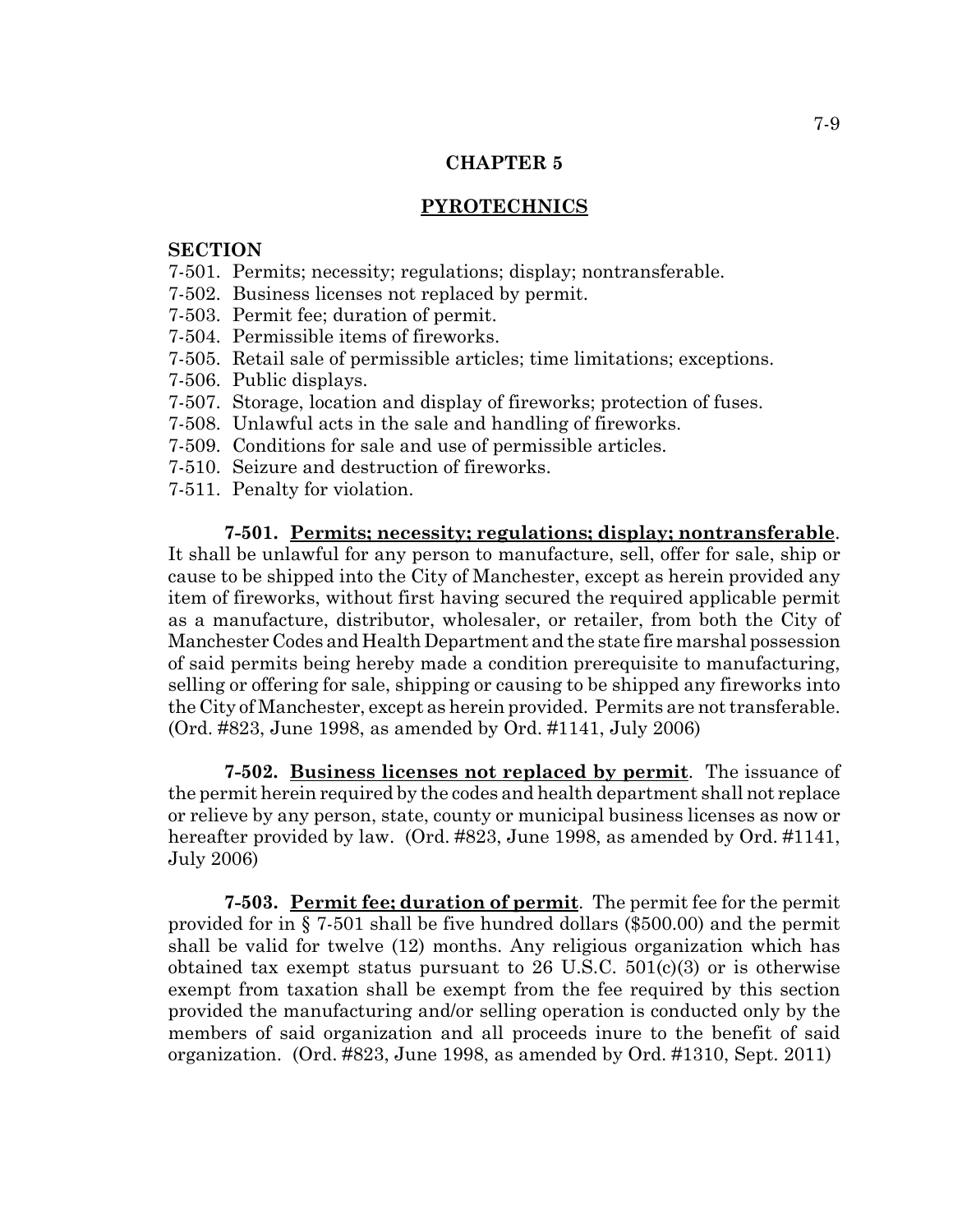**7-504. Permissible items of fireworks**. It shall be unlawful for an individual, firm, partnership or corporation to possess, sell or use, within the City of Manchester, except as provided for in § 7-506, any pyrotechnics, commonly know as "fireworks" other than the permissible items herein enumerated, except as herein provided. The permissible fireworks consist of ICC class C common fireworks only, and shall include the following:

(1) Roman candles, not exceeding ten (10) balls spaced uniformly in the tube, total pyrotechnic composition not to exceed twenty (20) grams each in weight. The inside tube diameter shall not exceed three-eighths (3/8) inch.

(2) Sky rockets, with sticks, total pyrotechnic composition not to exceed twenty (20) grams each in weight. The inside tube diameter shall not exceed one-half (1/2) inch. The rocket sticks must be securely fastened to the tubes.

(3) Helicopter-type rockets, total pyrotechnic composition not to exceed twenty (20) grams in weight. The inside tube diameter shall not exceed one-half (1/2) inch.

(4) Cylindrical fountains, total pyrotechnic composition not to exceed seventy-five (75) grams in weight. The inside tube diameter shall not exceed three-fourths (3/4) inch.

(5) Cone fountains, total pyrotechnic composition not to exceed fifty (50) grams each in weight.

(6) Wheels, total pyrotechnic composition not to exceed sixty (60) grams for each driver unit or two hundred and forty (240) grams for each complete wheel. The inside tube diameter of driver units shall not exceed one-half (1/2) inch.

(7) Illuminating torches and colored fire in any form, except items included in subparagraph (12), total pyrotechnic composition not to exceed one hundred (100) grams each in weight.

(8) Sparklers and dipped sticks, total pyrotechnic composition not to exceed one hundred (100) grams each in weight. Pyrotechnic composition containing any chlorate or perchlorate shall not exceed five (5) grams.

(9) Mines and shells of which the mortar is an integral part, total pyrotechnic composition not to exceed forty (40) grams each in weight.

(10) Firecrackers and salutes with casings, the external dimensions of which do not exceed one and one-half  $(1 1/2)$  inches in length or one-quarter  $(1/4)$ inch in diameter, and other items designed to produce an audible effect, total pyrotechnic composition not to exceed two (2) grains each in weight.

(11) Novelties consisting of two (2) or more devices enumerated in this paragraph, trick matches and cigarette plugs, when approved by the bureau of explosives.

(12) Railway fuses, truck flares, hand ship distress signals, smoke signals and smoke pots.

No component of any device listed in this section, which is designed to produce an audible effect, shall contain pyrotechnic composition in excess of two (2) grains in weight, excluding propelling or expelling charges. Roman candles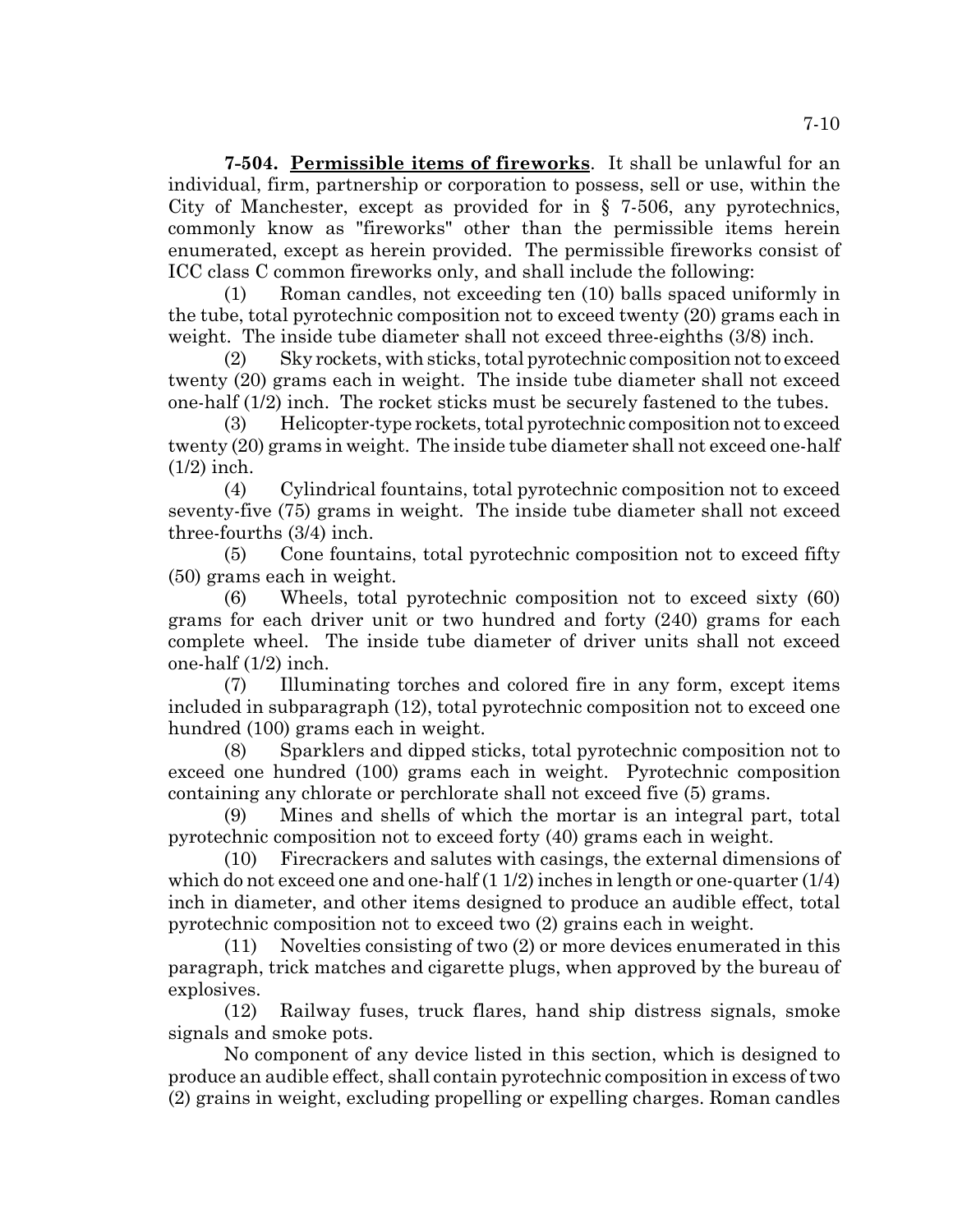and all similar items discharging colored balls must be designed to be stuck in the ground while being discharged by affixing a wood spike in the end. (Ord. #823, June 1998)

**7-505. Retail sale of permissible articles; time limitations; exceptions**. Permissible items of fireworks defined in § 7-504, may be sold at retail throughout the year and used within the City of Manchester from June 20th through July 5th, and December 10th through January 2nd of each year only, except that the term "fireworks" shall not include toy pistols, toy canes, toy guns, or other devices in which paper caps containing twenty-five hundredths (25/100) grains or less of explosive compounds are used, provided they are so constructed that the hand cannot come into contact with the cap when in place for exploding, and toy paper pistol caps which contain less than twenty-five hundredths (25/100) explosive compounds, cone, bottle, tube and other type serpentine pop-off novelties, nonpoisonous toy snakes, smoke sticks without report and sparklers, the sale and use of which shall be permitted at all times. (Ord. #823, June 1998)

**7-506. Public displays**. Nothing in this chapter shall be construed as applying to the shipping, sale, possession and use of fireworks for public displays by holders of a permit for a public display to be conducted in accordance with the rules and regulations promulgated by the state fire marshal. Such items of fireworks which are to be used for public display only and which are otherwise prohibited for sale and use within the state shall include display shells designed to be fire from mortars and display set pieces of fireworks classified by the regulation of the interstate commerce commission as "class B special fireworks" and shall not include such items of commercial fireworks as cherry bombs, tubular salutes, repeating bombs, aerial bombs and torpedoes. Public displays shall be performed only under competent supervision, and after the persons or organizations making such displays shall have applied for and received a permit for such displays issued by the state fire marshal, and the Manchester Board of Zoning Appeals. Applications for permits for such public displays shall be made in writing, and the application shall show that the proposed display is to be so located and supervised that it shall not be hazardous to property and that it shall not endanger human lives. The application will be approved by the Manchester Fire Chief (or his designated representative) and the Manchester Police Chief (or his designated representative). Permits shall be limited to the time specified therein, and shall not be transferable. Possession of special fireworks for resale to holders of a "permit for public fireworks display" shall be confined to holders of distributors permit only. (Ord. #823, June 1998)

**7-507. Storage, location and display of fireworks; protection of fuses**. (1) Placing, storing, locating, or displaying of fireworks in any window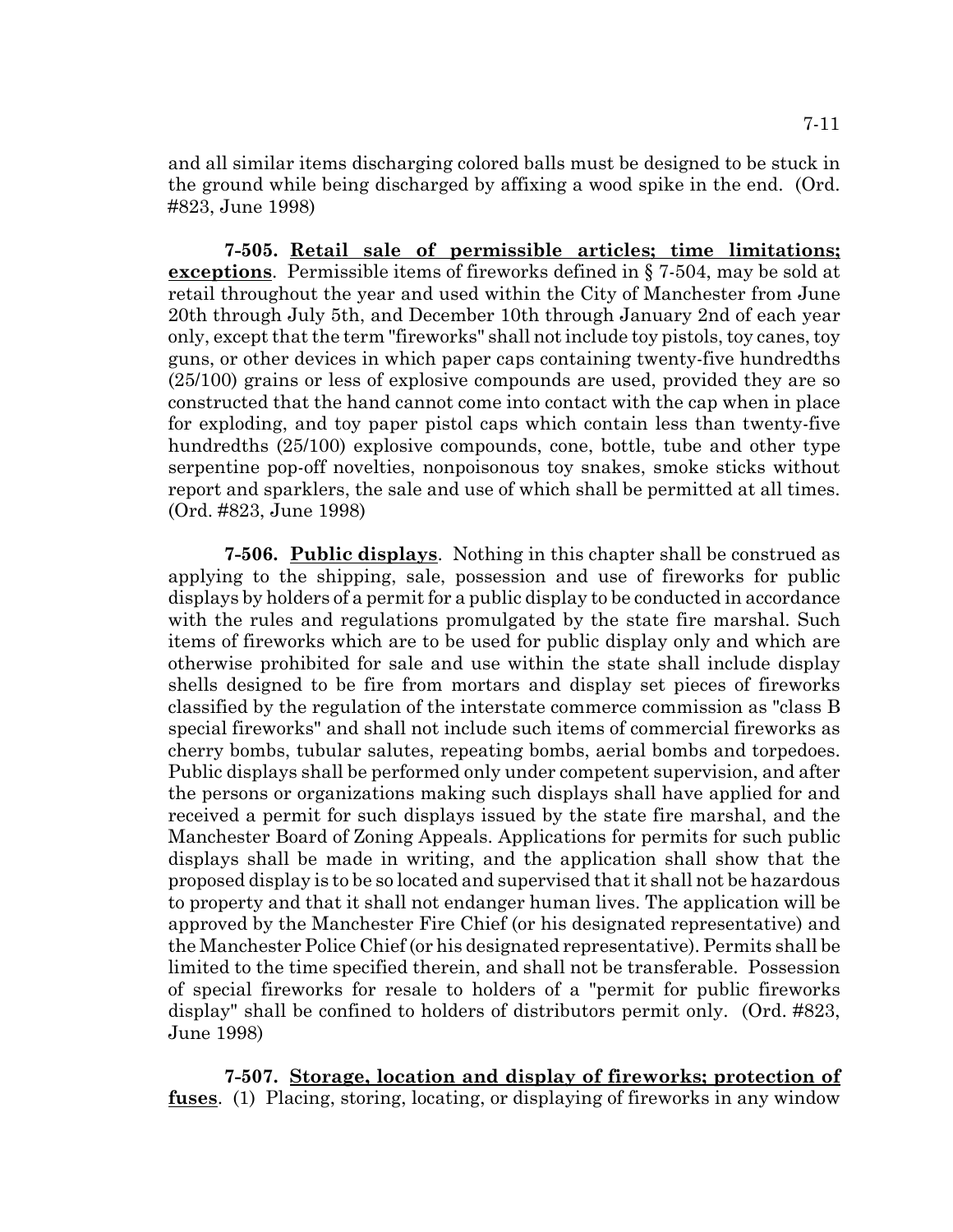where the sun may shine through glass onto the fireworks so displayed or to permit the presence of lighted cigars, cigarettes, or pipes, within ten (10) feet of where the fireworks are offered for sale is hereby declared unlawful and prohibited. At all places where fireworks are stored or sold, there must be posted signs with the words "fireworks-no smoking" in letters not less than four (4) inches high. No fireworks shall be sold at retail at any location where paints, oils, or varnishes are for sale or use, unless such paints, oils, or varnishes are kept in their original consumer containers, nor where resin, turpentine, gasoline, or any other flammable substance is stored or sold, if the storage creates an undue hazard to any person or property.

(2) All firework devices that are readily accessible to handling by consumers or purchasers must have their fuses protected in such a manner as to protect against accidental ignition of an item by spark, cigarette ash or other ignition source. Safety-type thread-wrapped and coated fuses shall be exempt from this provision. (Ord. #823, June 1998)

**7-508. Unlawful acts in the sale and handling of fireworks**. It shall be unlawful to offer for retail sale or to sell any fireworks to children under the age of ten (10) years or to any intoxicated or irresponsible person. It shall be unlawful to explode or ignite fireworks within six hundred (600) feet of any church, hospital, funeral home, public or private school, or within two hundred (200) feet of where fireworks are stored, sold, or offered for sale. No person shall ignite or discharge any permissible articles of fireworks within or throw the same from a motor vehicle while within, nor shall any person place or throw any ignited article of fireworks into or at such a motor vehicle, or at or near any person or group of people. (Ord. #823, June 1998)

**7-509. Conditions for sale and use of permissible articles**. No permissible articles of common fireworks used in the city, except as herein provided in § 7-504, unless it shall be properly named to conform to the nomenclature of § 7-504 hereof, unless it is certified as "common fireworks" on all shipping cases and by imprinting on the article or retail container "ICC Class C common fireworks," such imprint to be of sufficient size and so positioned as to be readily recognized by law enforcement authorities and the general public. (Ord. #823, June 1998)

**7-510. Seizure and destruction of fireworks**. The Manchester city police shall seize as contraband any fireworks other than "class C common fireworks" defined in § 7-504 hereof or "special fireworks" for public displays as provided in § 7-506 hereof, which are sold, displayed, used or possessed in violation of this chapter. Manchester Fire Chief (or his designated representative) and the Manchester Police Chief (or his designated representative) are authorized to destroy fireworks so seized after giving notice